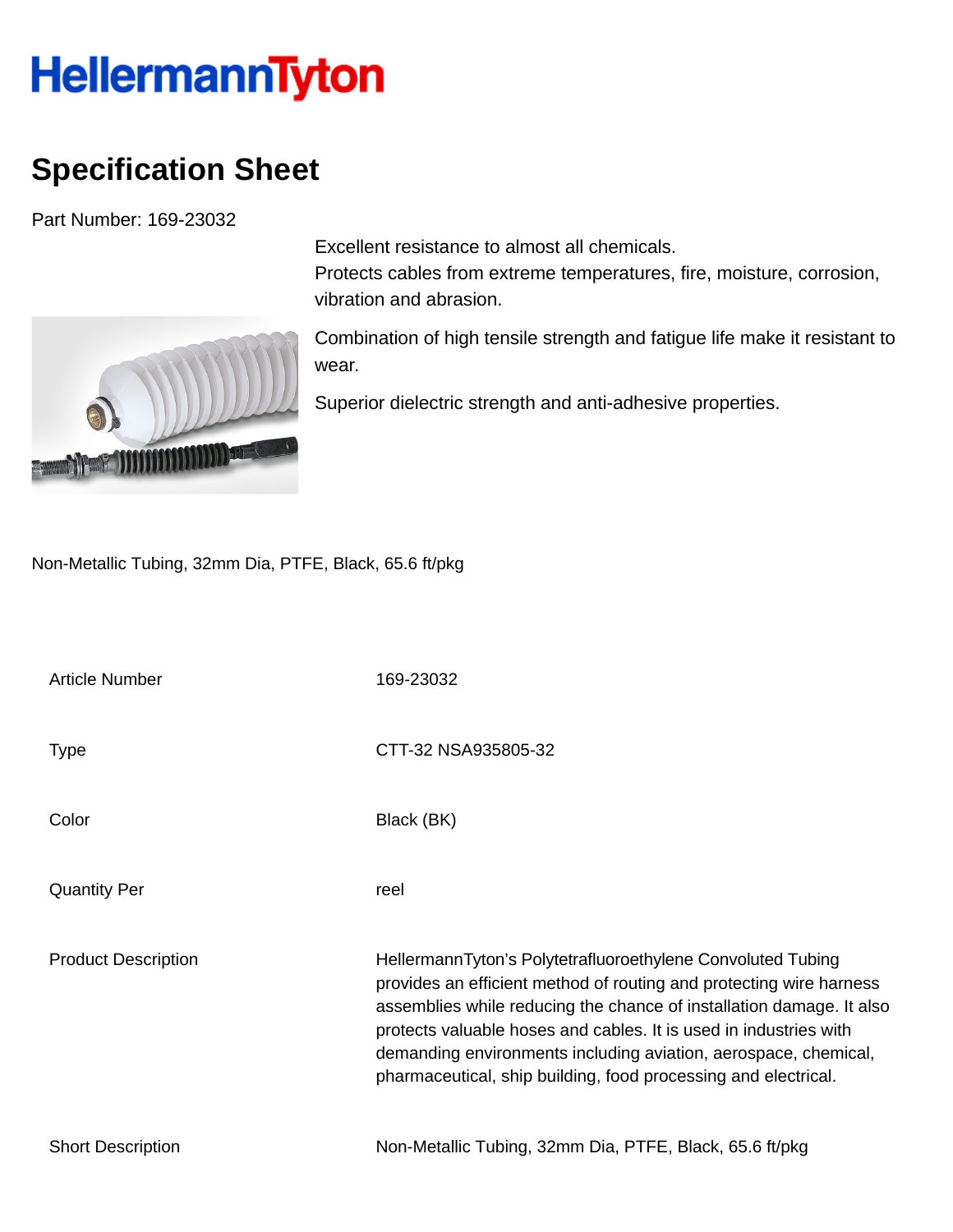| Length L (Imperial)            | 65.6   |
|--------------------------------|--------|
| Length L (Metric)              | 20.0   |
| Variant                        | Unslit |
| Inner Diameter D (Imperial)    | 0.96   |
| Inner Diameter D (Metric)      | 24.5   |
| Diameter D (Imperial)          | 1.23   |
| Diameter D (Metric)            | 31.25  |
| Outside Diameter OD (Imperial) | 1.23   |
| Outside Diameter OD (Metric)   | 31.25  |
| Nominal Diameter (Imperial)    | 1.26   |
| Nominal Diameter (Metric)      | 32     |

Material Material Polytetrafluoroethylene (PTFE)

Material Shortcut **PTFE**